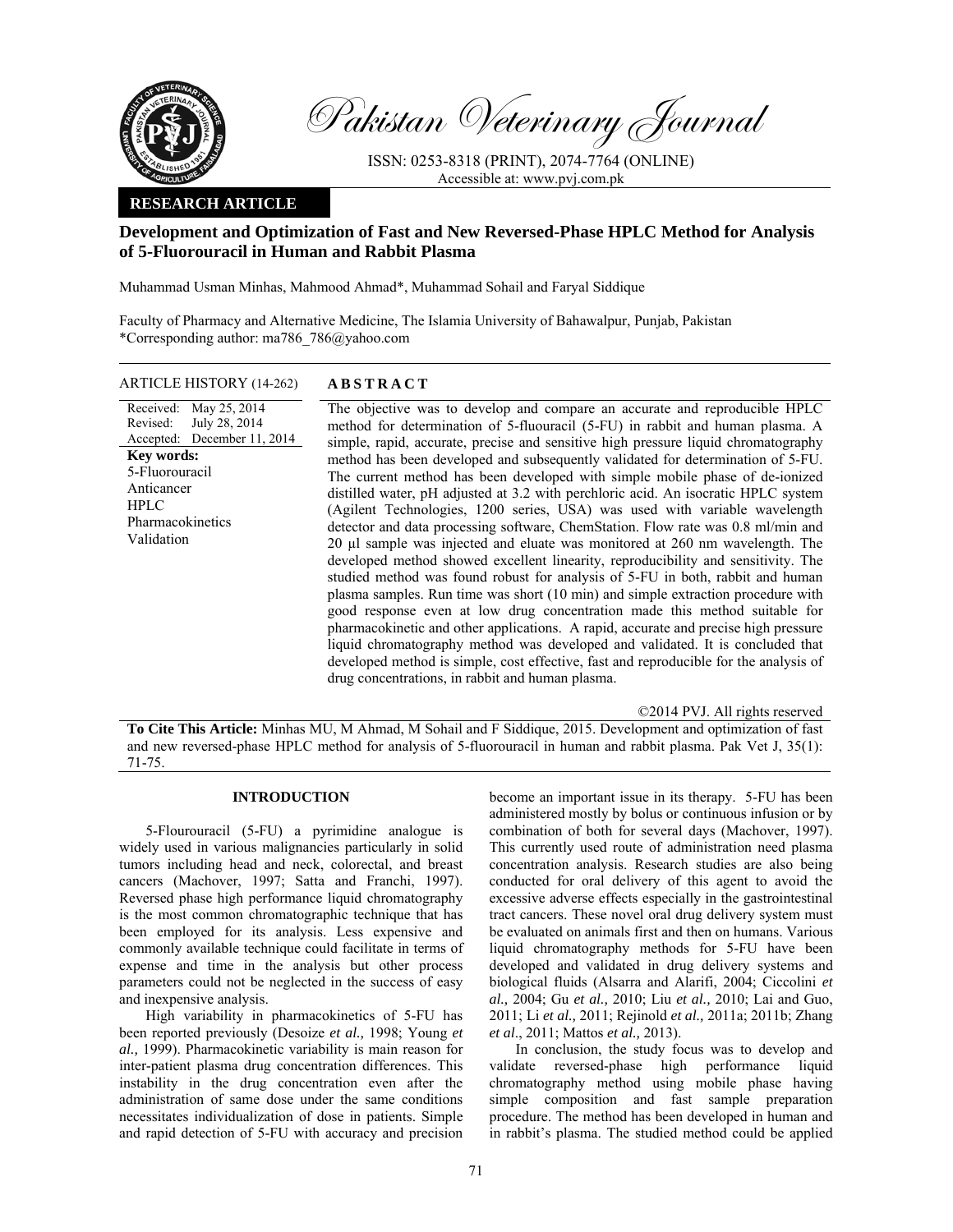in therapeutic drug monitoring (TDM), pharmacokinetic studies and evaluation of new oral dosage forms of 5-FU in humans as well as in animals.

#### **MATERIALS AND METHODS**

**Instruments and chromatographic conditions:** The separation was carried out at room temperature on column of BDS hypersil  $C_{18}$  4.6 mm x 250 mm, particle size of 5.0 µm (Thermo Electron, USA). An isocratic chromatography system of Agilent technologies series 1200 consisted of a pump and Variable Wavelength Detector (VWD) with data processing software ChemStation employed for assay. Deionized distilled water (DD Water) was used as mobile phase and pH was adjusted to 3.2 with perchloric acid solution, degassed by sonication (Elma<sup>®</sup> D-78224 Singen/Htw, Germany) and filtered. Flow rate was 0.8 ml/min. Sample of 20 µl was injected and monitored at 260 nm.

**Sample preparation and analysis:** The blank plasma was stored at -20°C and used for method development and validation. The study was conducted with the approval of Pharmacy Research Ethics Committee (PREC), the Islamia University of Bahawalpur. A series of drug (5- FU) solution was prepared in DD water and 500µl plasma was spiked with 50 µl drug solutions to prepare the specific concentration range. To the spiked plasma sample, 500µl of 10% v/v perchloric acid solution was added and vortexed for 10 minutes. The precipitated samples were centrifuged (centrifuge machine by EBA-20, Hettich-Germany) at 3500 rpm for 15 minutes. The clear supernatant layer was separated in neat and dried amber glass vials. The extracted drug solution (20 µl) was injected directly into the HPLC system. Two calibration curves were prepared to develop and validate the method both in human and rabbit plasma. Calibration curve prepared in human plasma from 0.05-100 µg/ml and in rabbit plasma from  $0.1\n-100 \mu g/ml$ .

**Method validation:** Relative recovery of 5-FU from human and rabbit plasma was assessed by comparing the measured concentration (extracted samples) with the spiking levels. Absolute matrix effect on 5-FU in plasma of human and rabbit was calculated.

The limit of detection (LOD) was estimated as the amount of 5-FU which caused a signal that was three times the noise. The LOD was calculated using the equation;

LOD = (3N/S) x amount found (Barrett *et al.,* 2007).

**Linearity, accuracy and precision:** Linearity of proposed method was established by analyzing all concentration ranges as mentioned above and repeatedly injected (n=3). The peak areas were plotted against the anticipated drug concentrations. The intraday precision and accuracy were calculated by analyzing six replicates of QC samples on the same day, while inter-day precision and accuracy were evaluated by assessing each sample on six different days. Relative standard deviation (R.S.D.) was calculated to evaluate the precision and accuracy within acceptable limits. The R.S.D. for precision must be equal to or lower than 15%.

**Robustness and stability of 5-FU in plasma:**  Chromatographic conditions were deliberately altered to investigate the effect on separation of 5-FU. Flow rate, pH of mobile phase and column age were studied to assess their effects. The stability of 5-FU was assessed by analyzing the replicates (n=6) of four dilution levels in human and rabbit plasma. The degradation effect of both biological matrixes by freeze-thaw cycles (cycle 0, cycle 1, cycle 2 and cycle 3) was analysed and all samples were stored at -20°C and thawed at room temperature in dark to protect from photo-oxidation.

## **RESULTS AND DISCUSSION**

**Optimization of method:** The prerequisite of chromatographic method is to get separation of analyte of interest with good resolution, sensitivity, precision, accuracy and reproducibility. 5-fluorouracil can be assayed conveniently with HPLC-UV method (Alsarra and Alarifi, 2004). The maximum wavelength for 5-FU separation was confirmed by UV-spectrometric (UVspectrometer 1601 Shimadzu, Japan) scan analysis of 10 µg/ml solution of 5-FU in DD water. The UV-visible scan was carried out from 500-200 nm and peak response was recorded. The maximum absorbance was recorded at 260 nm and  $\lambda_{\text{max}}$  was then confirmed on HPLC by analysing at reported λmax values of 254 (Sinha *et al.,* 2009), 260 nm (Alsarra and Alarifi, 2004; Escoriaza *et al.,* 1999) and 268 nm (Ackland *et al.,* 1997).

In present work, analyte was eluted using various  $C_{18}$ stationary phases like hypersil ODS, hypersil BDS and Nucleosil  $C_{18}$  with different mobile phases. Mobile phases were investigated by changing ratio of components (aqueous and organic) or by using various buffers like phosphate, acetate and sulphate in pH range of 2-8. Various organic modifiers like acetonitrile, methanol and ethanol were investigated for their effect on separation of 5-FU in plasma of human and rabbit. Several mobile phases were evaluated to achieve good separation 5-FU in plasma samples. The critical problem with 5-FU chromatographic analysis was early elution of 5-FU (short retention time of 2 to 4 minutes) that caused the merger of peaks or poor resolution when spiked in human or rabbit plasma. The short retention time has been shown in some representative chromatograms as given in Figures 1 and 2. The mobile phase of DD water, pH adjusted with perchloric acid to 3.2 using column BDS hypersil  $C_{18}$  4.6 mm x 250 mm, particle size of 5.0  $\mu$ m eluted 5-FU after 6 minutes (retention time was 6.2±0.1 min). Initially the conditions were optimized on standard solution of 5-FU, simple DD water showed good response as compared to methanol: buffer and acetonitrile: buffer. The pH of DD water was adjusted with orthophosphoric acid (pH 3.2) but good resolution was obtained when pH of DD water was adjusted with perchloric acid.

Previously many researchers have developed HPLC method with mobile phases of various compositions. Sinha *et al.* (2009) developed HPLC method for 5-FU using 50mM  $KH_2PO_4$  (pH 5.0) as mobile phase and detected at 254 nm. Wattanatorn and *et al.* (1997) reported HPLC method development of 5-FU, using 50mM  $KH_2PO_4$  pH 3.0 (adjusted with orthophosphoric acid) at 270 nm, Escoriaza *et al.* (1999) used same mobile phase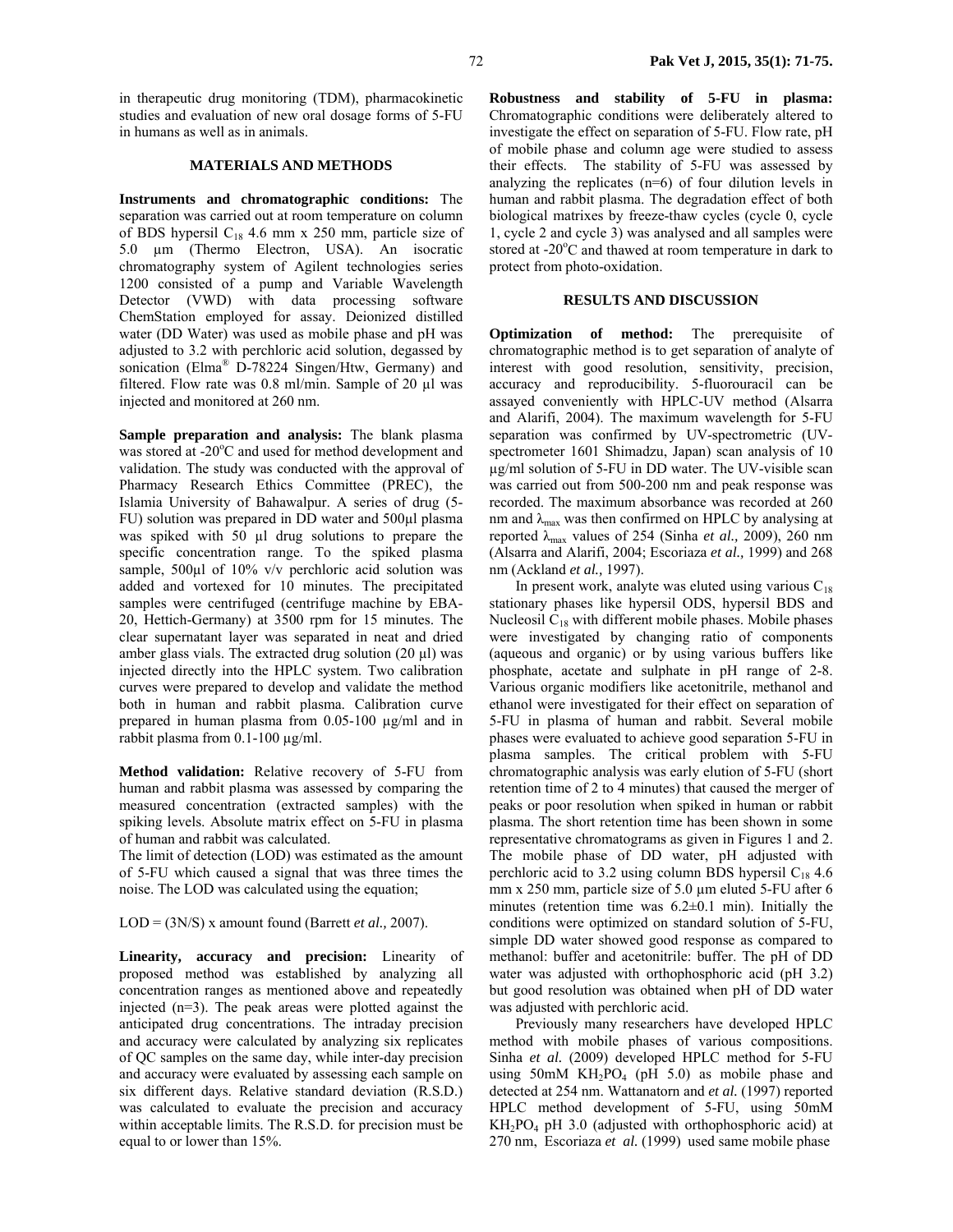

**Fig. 1:** Chromatogram of pure 5-FU solution in mobile phase of methanol:water (10:90) at pH 3.2 adjusted with phosphoric acid), shows the short retention time.



**Fig. 2:** Chromatogram of 5-FU of processed human plasma samples obtained by selecting the mobile phase for better resolution, short retention time and low resolution was obtained by methanol:water (10:90) pH 3.2 adjusted with phosphoric acid



**Fig. 3:** Representative Chromatogram of 5-FU in human plasma (a) without drug, (b) spiked with drug (5µg/ml)

composition but detection wavelength was 266nm. Alsarra and Alarifi (2004) quantified 5-FU in human plasma by HPLC using methanol: water (10:90 v/v) at pH 3.2 (adjusted with perchloric acid) and analyzed on  $C_{18}$ column at 260 nm. A simultaneous separation of dihydrofluorouracil and 5-fluorouracil is carried out in patient's plasma samples using 1.5 mM potassium phosphate mobile phase of pH 8.0 at 268 nm (Ackland *et al.,* 1997). Recently, Mattos *et al.* (2013) developed a HPLC method for analysis of 5-FU in polymeric nanoparticles. Most of the researchers are using previously developed methods for detection of 5-FU in biological fluids and dosage forms.



**Fig. 4:** Representative Chromatogram of 5-FU in rabbit plasma (a) without drug, (b) spiked with drug (5µg/ml)

**Table 1:** Percent recovery of 5-fluorouracil and matrix effect in human and rabbit plasma

| Spiked drug        | Recovered drug     | % Recovery | % Matrix   |
|--------------------|--------------------|------------|------------|
| conc. $(\mu g/ml)$ | conc. $(\mu g/ml)$ | (Mean)     | effect     |
| Human Plasma       |                    |            |            |
| 100                | 99.208             | 99.21      | $-6.222$   |
| 10                 | 9.187              | 91.87      | $-6.907$   |
| $\overline{0}$ .   | 1.038              | 103.77     | $-9.179$   |
| 0.25               | 0.236              | 94.44      | $-8.020$   |
| Rabbit Plasma      |                    |            |            |
| 100                | 98.899             | 98.899     | $-54.5883$ |
| 10                 | 9.286              | 92.86      | $-52.0647$ |
| $\overline{0}$ .   | 0.923              | 92.30      | $-41.9928$ |
| 0.25               | 0.233              | 93.20      | $-7.71826$ |

**Table 2:** Calibration curves parameters of 5-FU in human and rabbit plasma

| Run number    | Equation Form: Y=BX+A |               | Correlation         |
|---------------|-----------------------|---------------|---------------------|
|               | в                     | А             | coefficient $(r^2)$ |
| Human Plasma  |                       |               |                     |
|               | 112.2                 | 21.32         | 0.999               |
| 2             | 112.1                 | 31.56         | 0.998               |
| 3             | 113.3                 | 22.09         | 0.999               |
| N             |                       |               |                     |
| Mean+SD       | 112.533+0.6658        | 24.99±5.7028  | $0.9987 + 0.0006$   |
| Rabbit Plasma |                       |               |                     |
|               | 51.96                 | 36.44         | 0.999               |
| 2             | 70.84                 | 35.86         | 0.997               |
| 3             | 40.34                 | 49.63         | 0.998               |
| N             |                       |               |                     |
| Mean+SD       | 54.380±15.3933        | 40.643±7.7881 | $0.998 + 0.0010$    |

| Table 3: LOD calculations in human and rabbit plasma |                |               |              |
|------------------------------------------------------|----------------|---------------|--------------|
| Sample                                               | Signal/        | Drug amount   | LOD          |
| code                                                 | noise (S/N)    | Found (ng/ml) | (ng/ml)      |
| Human Plasma                                         |                |               |              |
| LOD-HI                                               | 8.332          | 70.201        | 25.276       |
| LOD-H <sub>2</sub>                                   | 7.515          | 70.201        | 28.024       |
| LOD-H3                                               | 7.112          | 70.201        | 29.612       |
| LOD-H4                                               | 8.912          | 70.201        | 23.631       |
| LOD-H5                                               | 9.221          | 70.201        | 22.839       |
| LOD-H6                                               | 10.828         | 70.201        | 19.450       |
|                                                      | Mean LOD Value |               | 24.806±3.677 |
| Rabbit Plasma                                        |                |               |              |
| LOD-RI                                               | 5.332          | 110.61        | 62.234       |
| LOD-R <sub>2</sub>                                   | 6.515          | 110.61        | 50.933       |
| LOD-R3                                               | $6.112$        | 110.61        | 54.292       |
| LOD-R4                                               | 7.912          | 110.61        | 41.940       |
| LOD-R5                                               | 6.221          | 110.61        | 53.340       |
| LOD-R6                                               | 8.828          | 110.61        | 37.588       |
|                                                      | Mean LOD Value |               | 50.055±8.934 |
|                                                      |                |               |              |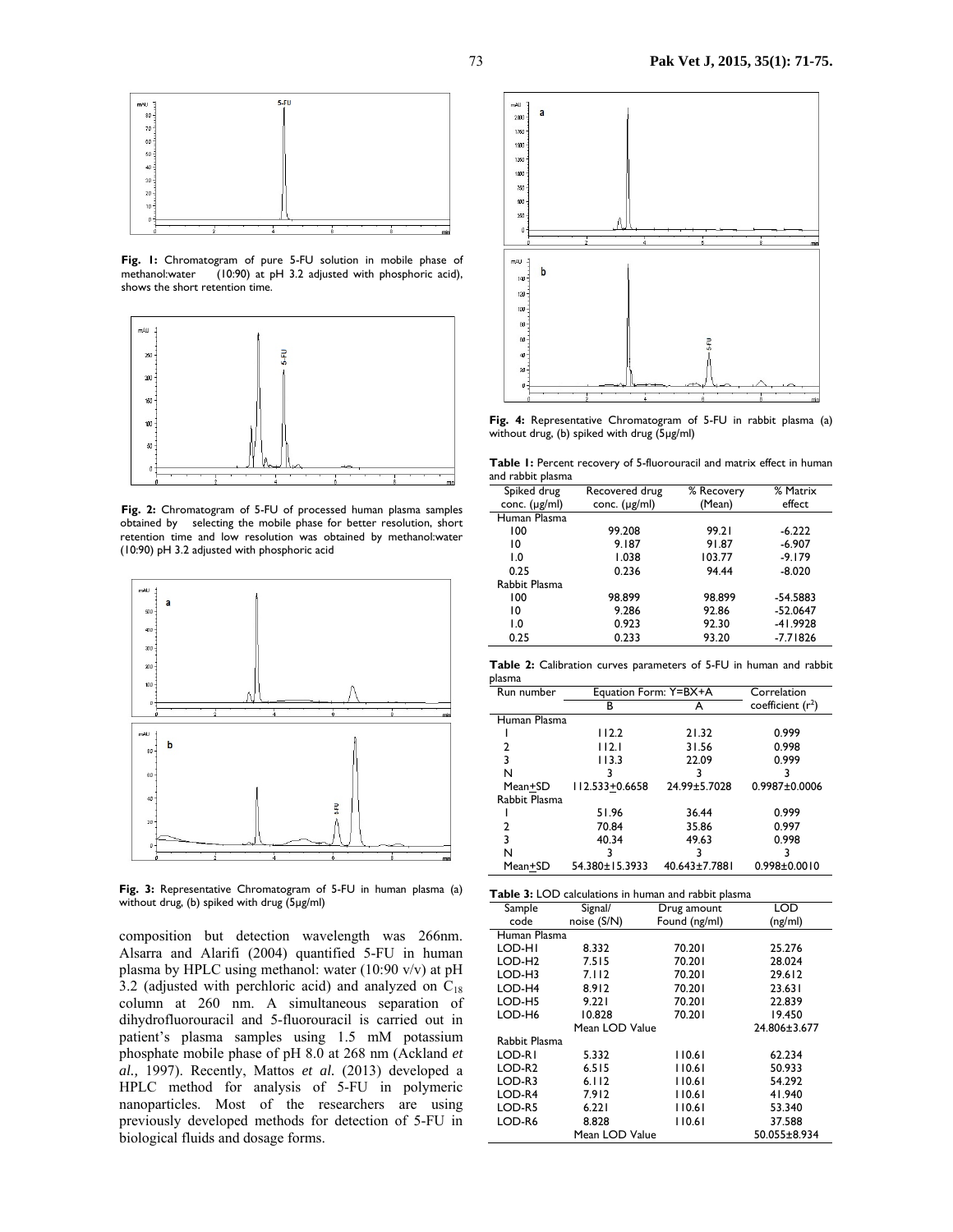**Theoretical** Conc. Intra-day Inter-day Conc. found (µg/ml) Accuracy (%) R.S.D. (%) Conc. Found (µg/ml) Accuracy (%) R.S.D. (%) Human Plasma 100 99.221±1.021 99.22 1.029 98.907±1.078 98.91 1.0899 10 9.527±0.107 95.27 1.123 9.434±0.118 94.34 1.251 1.0 0.911±0.0118 91.10 1.295 0.916±0.012 91.60 1.310 0.25 0.228±0.004 91.20 1.754 0.231±0.005 92.40 2.164 Rabbit Plasma 100 97.818±1.101 97.82 1.125 96.982±1.121 96.98 1.156 10 9.383±0.112 93.83 1.194 9.212±0.148 92.12 1.606 1.0 0.922±0.013 92.20 1.409 0.908±0.019 90.80 2.092 0.25 0.233±0.003 93.20 1.287 0.229±0.007 91.60 3.057

**Table 4:** Intra-day and inter-day accuracy and precision

n=6 (Intra-day), n=36 (Inter-day). Values are mean±SD.

| <b>Table 5:</b> Freeze-thaw stability of 5-FU in human and rabbit plasma |  |  |
|--------------------------------------------------------------------------|--|--|
|                                                                          |  |  |

| Freeze- |                  | Stability in Human Plasma (thawed the samples after 48hrs) |            |            |
|---------|------------------|------------------------------------------------------------|------------|------------|
| thaw    | Drug conc.       | Drug conc.                                                 | %          | ℅          |
| cycles  | spiked           | found (mean±SD)                                            | <b>RSD</b> | Difference |
| Cycle 0 | 100              | $99.311 \pm 1.033$                                         | 1.040      | 0.00       |
|         | 10               | $9.618 \pm 0.103$                                          | 1.071      | 0.00       |
|         | $\overline{0}$ . | 0.942±0.0121                                               | 1.284      | 0.00       |
|         | 0.25             | $0.236 \pm 0.003$                                          | 1.271      | 0.00       |
| Cycle I | 100              | 98.899±1.112                                               | 1.124      | $-0.412$   |
|         | 10               | 9.588±0.109                                                | I.I37      | $-0.030$   |
|         | 1.0              | 0.948±0.0127                                               | 1.339      | $-0.006$   |
|         | 0.25             | $0.228 + 0.004$                                            | 1.754      | $-0.008$   |
| Cycle 2 | 100              | 98.549±1.122                                               | I.I38      | $-0.762$   |
|         | 10               | $9.501 \pm 0.113$                                          | 1.189      | $-0.117$   |
|         | $\overline{0}$ . | 0.917±0.0133                                               | I.450      | $-0.025$   |
|         | 0.25             | $0.222 \pm 0.004$                                          | 1.802      | $-0.014$   |
| Cycle 3 | 100              | 98.445±1.135                                               | 1.153      | $-0.866$   |
|         | 10               | 9.471±0.138                                                | I.457      | -0.147     |
|         | $\overline{0}$ . | $0.910 \pm 0.021$                                          | 2.308      | $-0.032$   |
|         | 0.25             | $0.216 \pm 0.005$                                          | 2.315      | $-0.020$   |
|         |                  | Stability in Rabbit Plasma                                 |            |            |
| Cycle 0 | 100              | 98.118±1.112                                               | 1.133      | 0.00       |
|         | 10               | 9.412±0.108                                                | 1.147      | 0.00       |
|         | $\overline{0}$ . | $0.931 \pm 0.012$                                          | 1.288      | 0.00       |
|         | 0.25             | $0.237 \pm 0.003$                                          | 1.266      | 0.00       |
| Cycle I | 100              | 97.818±1.217                                               | 1.244      | $-0.300$   |
|         | 10               | 9.399±0.127                                                | 1.351      | $-0.013$   |
|         | 0.1              | $0.922 \pm 0.014$                                          | 1.518      | $-0.009$   |
|         | 0.25             | $0.228 \pm 0.005$                                          | 2.193      | $-0.012$   |
| Cycle 2 | 100              | 97.119±1.331                                               | 1.370      | $-0.999$   |
|         | 10               | $9.312 \pm 0.141$                                          | 1.514      | $-0.100$   |
|         | $\overline{0}$ . | $0.917 \pm 0.021$                                          | 2.290      | $-0.014$   |
|         | 0.25             | $0.223 \pm 0.007$                                          | 3.139      | $-0.014$   |
| Cycle 3 | 100              | 96.886±1.661                                               | 1.714      | $-1.232$   |
|         | $\overline{10}$  | $9.221 \pm 0.160$                                          | 1.735      | -0.191     |
|         | $\overline{0}$ . | $0.903 \pm 0.033$                                          | 3.654      | $-0.028$   |
|         | 0.25             | $0.215 \pm 0.009$                                          | 4.186      | $-0.022$   |

**Recovery and matrix effect:** The extraction of 5-FUfrom plasma samples was optimized keeping in view the minimum processing steps, simple and reproducible. The extraction was carried out simply with perchloric acid as precipitant and investigated for column pressure, accuracy and recovery. Recovery of 5-FU from human and rabbit plasma has been compared to evaluate its effect on response. Recovery from human plasma (91 to 103%) was comparable with recovery from rabbit plasma (92 to 98%). Absolute matrix effect was assessed for comparative analysis. Human plasma decreased peak area of 5-FU up to -8.020 % and rabbit plasma effect the peak area up to -54.588 %. Rabbit plasma showed a significant decrease in response. Difference in plasma compositions of human and rabbit affected the response differently. 5- FU recovery and matrix effect are summarized in Table 1. Several studies on HPLC method and validation of 5 fluorouracil in various biological fluids have reported different extracting agents like trichloroacetic acid and

ethyl acetate at pH 8.0 (Ackland *et al.,* 1997), ammonium sulphate (plasma protein precipitant) with isopropanol: ethyl acetate mixture (15:85) (Peer *et al.,* 2012), ethyl acetate (Alsarra and Alarifi, 2004), n-propanol diethyl ether (Escoriaza *et al.,* 1999). The developed method was robust for quantification of 5-FU in both biological fluids (human and rabbit plasma). The representative chromatograms of blank and spiked plasma of human and rabbit have been shown in Figures 3 and 4.

**Linearity, LODs and LOQs:** Calibration curves of human and rabbit plasma showed good linearity  $(r^2 \ge 0.9987$  and  $r^2 \ge 0.998$ , respectively) over the specified concentration range. The regression correlation equations for calibration curves and their regression coefficients are summarized in Table 2. The LOD was established at 24.8 ng/ml for 5-FU in human plasma and 50 ng/ml in rabbit plasma. While LOQ values of 5-FU were found 40 ng/ml in human and 80 ng/ml in rabbit plasma with acceptable accuracy. LOD calculations are presented in Table 3.

**Accuracy and precision:** The % RSD of 5-FU as precision of the studied bio-analytical method was 1.029 to 1.754% (Intra-day) and 1.089 to 2.164% (Inter-day) in human plasma while 1.125 to 1.287% (Intra-day) and 1.156 to 3.057% (Inter-day) was calculated in rabbit plasma. The values confirmed the good precision of developed method both in human and rabbit plasma matrix systems, values presented in Table 4. More than 90% accuracy was found in both biological fluids, shown in Table 4. Good accuracy of current method in same and different days confirmed reproducibility and authenticated the method attributes in biological samples.

**Stability:** The stability findings in both biological fluids revealed that no significant degradation occurred in freeze-thaw cycles (-20°C to room temperature). After third cycle -0.866% degradation in human plasma and - 1.232% decrease in rabbit plasma was observed at 100 µg/ml 5-FU concentration, decrease in concentration at various levels have been summarized in Table 5. The stability of 5-FU in the developed method has been found in agreement with previously reported stability studies. Alsarra and Alarifi, (2004) performed stability studies by freeze-thaw cycles of  $72$  hours at -20 $^{\circ}$ C and less than 7.0% change in 5-FU concentration has been reported. Ackland *et al.* (1997) conducted stability studies on dihydrofluorouracil and 5-fluorouracil in various mediums and observed that 5-fluorourcil was stable when stored at - 20°C. Peer et al. (2012) assessed autosampler stability of